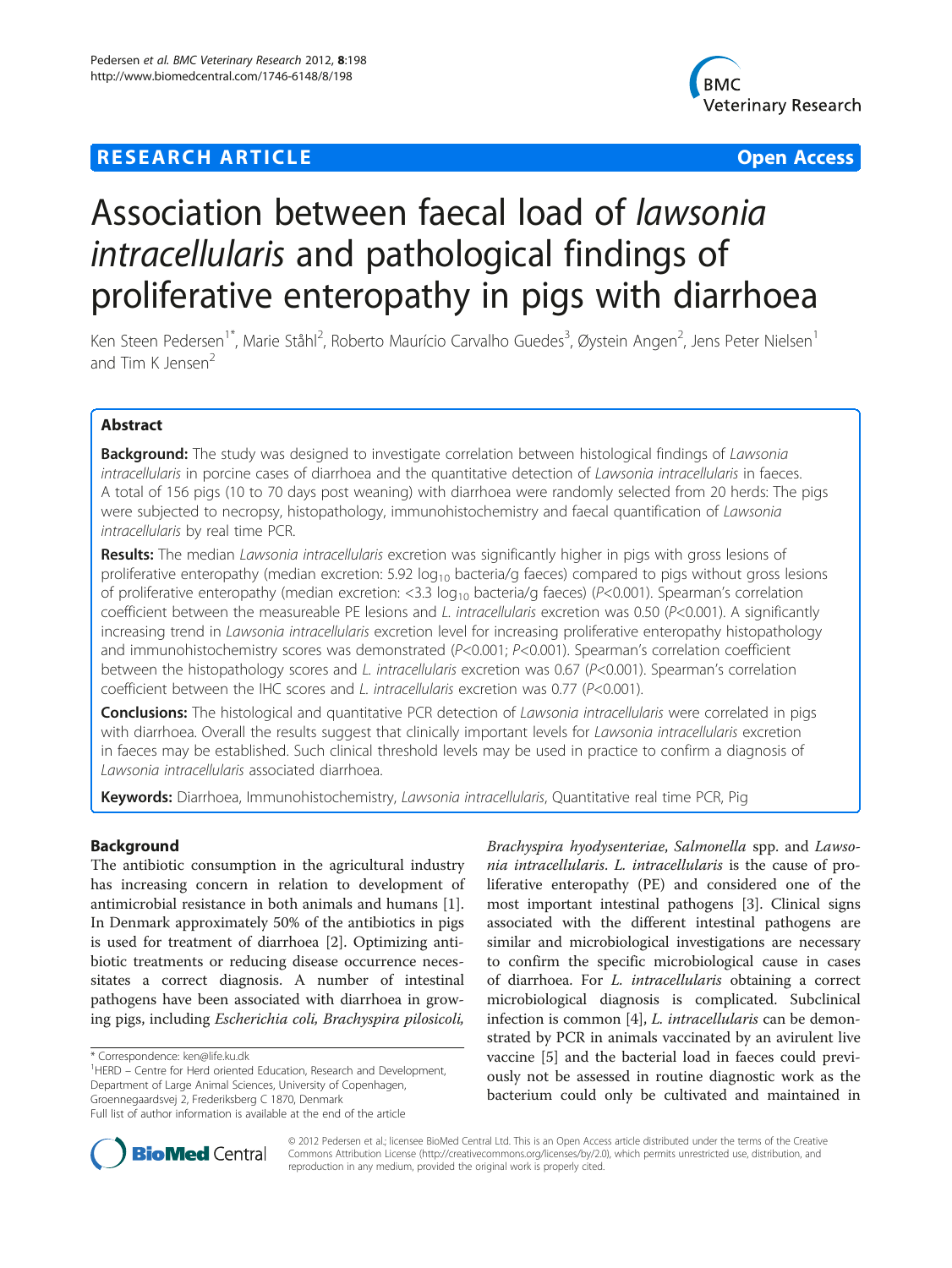cell cultures [\[6](#page-5-0)]. Development of quantitative PCR  $(qPCR)$  tests for quantification of L. intracellularis in faeces [\[5,7](#page-5-0)-[10\]](#page-5-0) has now made it possible to determine the number of L. intracellularis bacteria in faeces on a routine basis. This may be useful for confirmation of L. intracellularis as the microbiological cause in porcine diarrhoea. Correlation between disease severity and excretion load for a specific pathogen may be expected. However, such correlation cannot always be demonstrated [\[11](#page-5-0)].

In this paper a quantitative real time PCR was used to investigate correlation between histological findings of L. intracellularis in porcine cases of diarrhoea and the quantity of L. intracellularis detected by qPCR in faeces

#### Results

A total of 20 outbreaks were examined (one outbreak in 20 different herds) and 160 pigs (mean days post weaning = 33) were euthanized during the herd visits. Four pigs were excluded as less than 1.0 gram of faeces had been obtained, providing a total of 156 pigs with diarrhoea for the statistical analysis.

L. intracellularis was detected by qPCR in 25.6% of the pigs. Among the qPCR positive pigs 30.0% were below the dynamic range (4.3 log10 bacteria/g faeces) of the qPCR, 70.0% were in the dynamic range and no pigs were above the dynamic range (8.3 log10 bacteria/g faeces). The median excretion for all positive pigs was 5.44  $log_{10}$  bacteria/g faeces.

# Gross pathology

Gross lesions of PE were demonstrated in 8.3% of the pigs. The mean gross lesions in pigs with measureable lesions  $(n=11)$  were 193 cm in extent (range: 17 to 600). Among the pigs without gross lesions, 20.3% were qPCR positives (median excretion:  $5.03 \log_{10}$  bacteria/g faeces). Among the pigs with gross lesions, 84.6% were qPCR positives (median excretion:  $6.01 \log_{10}$  bacteria/g faeces). Spearman's correlation coefficient between the measureable PE lesions and L. intracellularis excretion was 0.50 (P<0.001). Association between the measureable PE lesions and L. intracellularis excretion in qPCR positive pigs are displayed in Figure [1.](#page-2-0) The median L. intracellularis excretion was significantly higher in pigs with gross lesions (median excretion:  $5.92 \log_{10}$  bacteria/g faeces) compared to pigs without gross lesions (median excretion: below limit of detection) (P<0.001).

#### Histopathology

Histological lesions of PE were demonstrated in 14.1% of the pigs. Among the pigs without histological lesions, 14.9% were qPCR positives (median excretion:  $4.41 \log_{10}$ bacteria/g faeces). Among the pigs with histological

lesions, 90.9% were qPCR positives (median excretion = 6.0  $log_{10}$  bacteria/g faeces.

The Kruskal-Wallis equality of populations rank tests demonstrated an overall significantly difference between the median excretion levels for the histopathology scores  $(P<0.001)$ . The test for trend demonstrated a significantly increasing trend in excretion level for increasing histopathology scores (P<0.001). Spearman's correlation coefficient between the histopathology scores and L. intracellularis excretion was 0.67 ( $P<0.001$ ). Association between the histopathology score and L. intracellularis excretion is displayed in Figure [2.](#page-2-0)

#### Immunohistochemistry

L. intracellularis was detected by IHC in 19.9% of the pigs. Among the IHC negative pigs, 10.4% were qPCR positives (median excretion: below dynamic range). Among the IHC positive pigs, 87.1% were qPCR positives (median excretion =  $5.83 \log_{10}$  bacteria/g faeces). The Kruskal-Wallis equality of populations rank tests demonstrated an overall significantly difference between the median excretion levels for the IHC scores  $(P<0.001)$ . The test for trend demonstrated a significantly increasing trend in excretion level for increasing IHC scores (P<0.001). Spearman's correlation coefficient between the IHC scores and *L. intracellularis* excretion was 0.77 ( $P<0.001$ ). Association between the IHC score and L. intracellularis excretion is displayed in Figure [3](#page-3-0).

# **Discussion**

Routine q-PCR quantification of a number of virus infections is now well established in medicine and has recently been reviewed [[12-14](#page-5-0)]. Application of qPCR for quantification of bacterial infections is less well established in routine diagnostics, especially in veterinary medicine. However, correlation between disease severity and qPCR quantification of bacterial infections in clinical samples from animals and humans has been reported for Borrelia burgdorferi [[15](#page-5-0)], Mycoplasma genitalium [\[16\]](#page-5-0), Brucella spp. [[17](#page-5-0)], Helicobacter pylori [\[18](#page-5-0)], Mycobacterium leprae [\[19,20\]](#page-5-0), Mycoplasma gallisepticum [[21\]](#page-5-0), Streptococcus pneumoniae [[22](#page-5-0)], Brucella melitensis [\[23](#page-5-0)], Haemophilus influenzae [[24\]](#page-5-0) and Legionella penumophila [\[25\]](#page-5-0). Further, clinical cut-off levels for bacterial load has been established for Streptococcus pneumoniae [[22,](#page-5-0)[26\]](#page-6-0), Haemophilus influenzae [[24](#page-5-0)], Mycobacterium tuberculosis [[27](#page-6-0)], Gardnella vaginalis and Atopobium vaginae [\[28](#page-6-0)].

In the current study a positive correlation between disease severity in terms of pathological findings and quantitative detection of L. intracellularis in faeces was demonstrated in pigs with diarrhoea. These results are in accordance with a previous report of correlation between L. intracellularis bacteria load in mucosal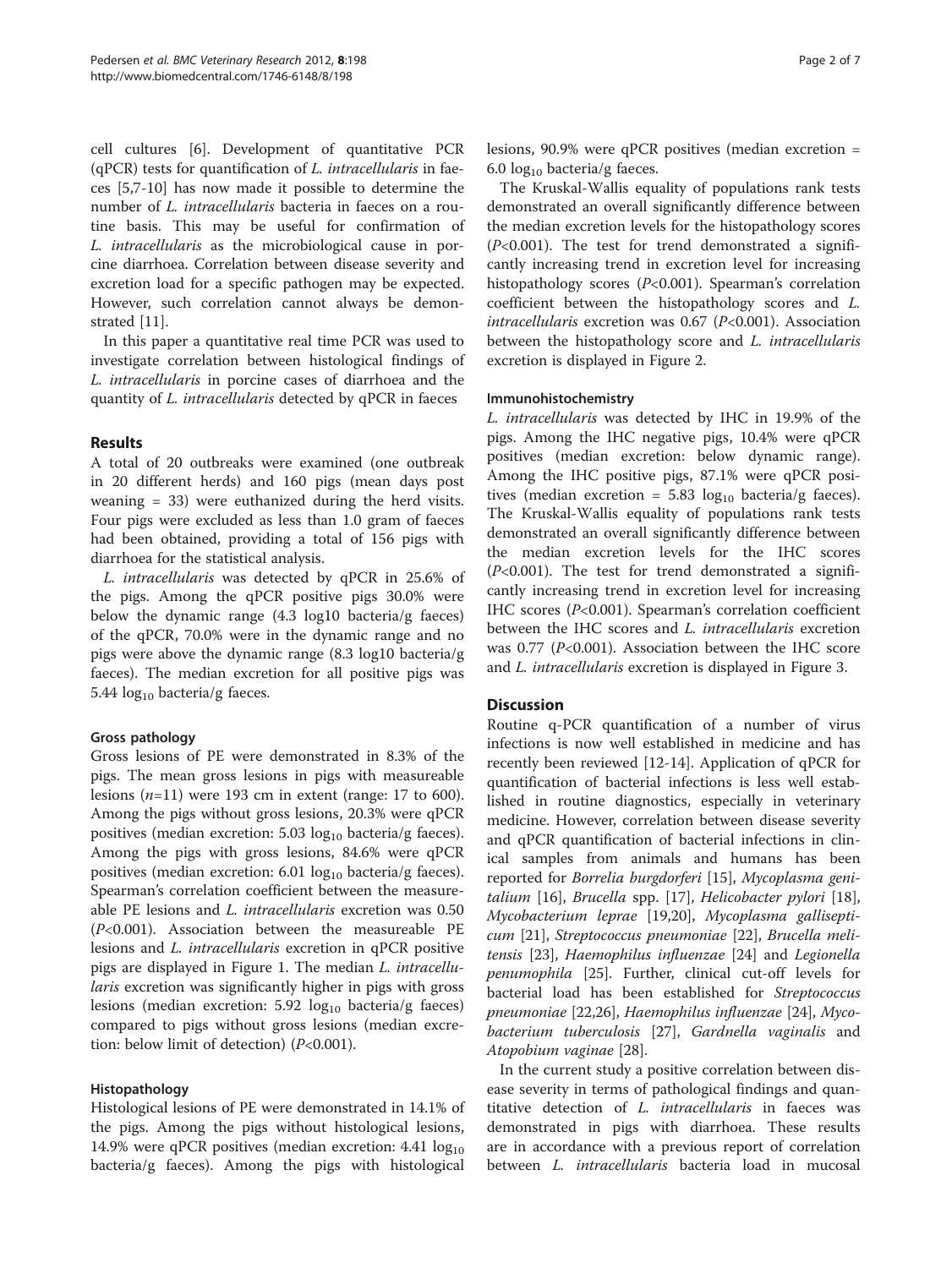<span id="page-2-0"></span>

scrapings and the severity of intestinal lesions [\[29\]](#page-6-0). In qPCR positive pigs the median L. intracellularis excretion level was higher in pigs with PE gross lesions compared to pigs without gross lesions. This suggests that quantification by qPCR might be applied for examination of presence or absence of gross lesions of PE. The extent of PE gross lesions and L. intracellularis excretion levels were apparently not correlated. However, this association should be further investigated because of the low number of pigs with gross lesions in the current study.

In contrast, increasing histopathology/IHC scores were correlated to increasing L. intracellularis excretion levels. One interesting aspect of the observed observations is that demonstration of L. intracellularis in faeces is not evident of ileitis but in case of ileitis high excretion levels of L. intracellularis can be expected. The applied study design did not take progression of L. intracellularis infection into consideration. The obtained results are only relevant for the association between gross pathology, histopathology, IHC and quantification of L. intracellularis by qPCR at the time of faecal

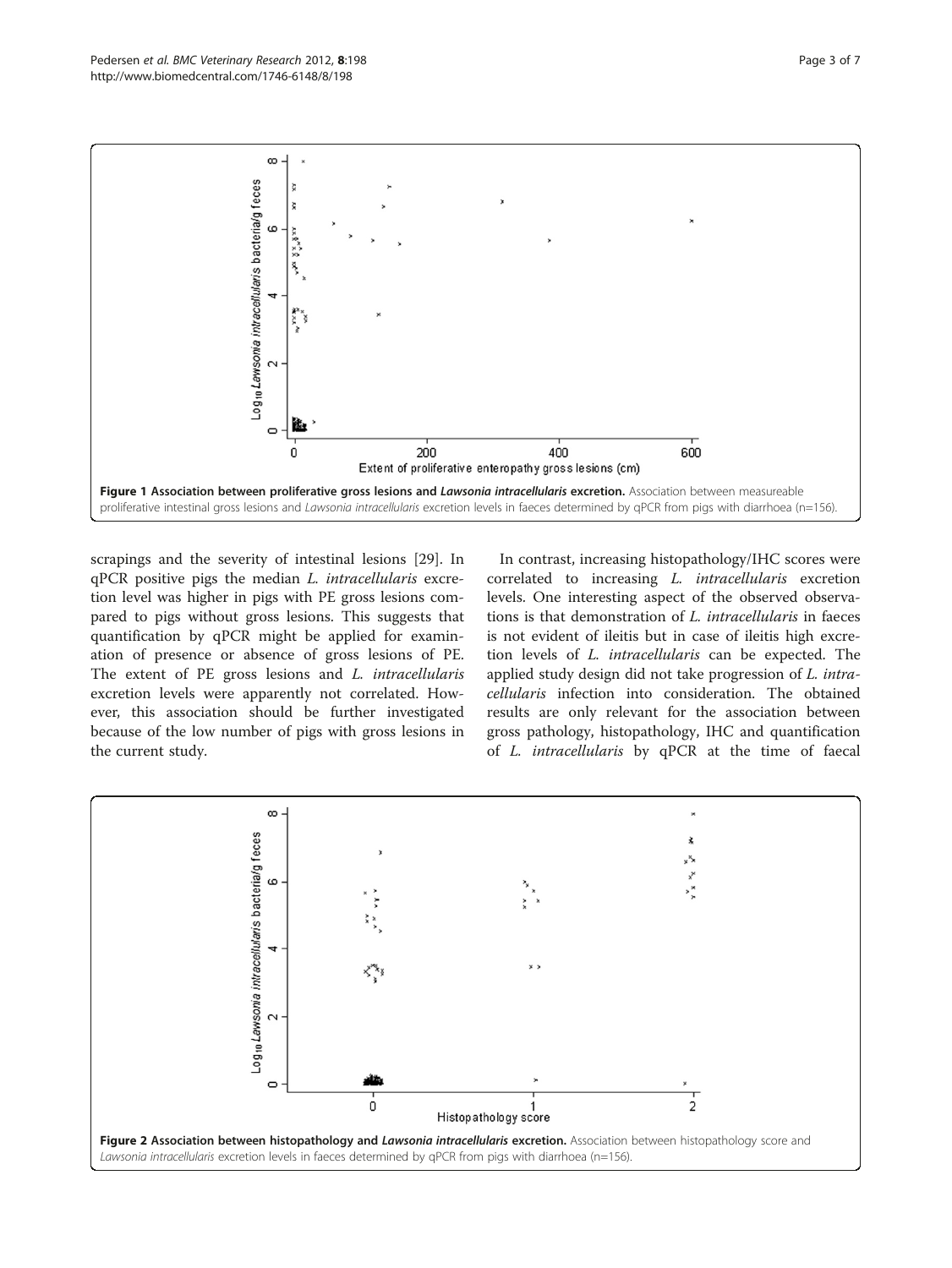<span id="page-3-0"></span>

sampling. Correlation over time and progression of L. intracellularis excretion during an infection should be performed in a longitudinal study design. Factors that potential could have influenced the results are the intermitted shedding of L. intracellularis previously described [[30\]](#page-6-0) and non-homogeneous distribution of *L. intracellu*laris in faeces and/or intestinal tissue. Quantification of L. intracellularis in faeces has been reported to have an acceptable within day repeatability [\[31](#page-6-0)] suggesting that non-homogeneous distribution of L. intracellularis in faeces is not a major bias in the current study. Some of the qPCR negative animals were probably false negatives because of intermitted shedding caused by a L. intracellularis excretion level close to the qPCR's limit of detection as previously described [\[31](#page-6-0)]. This aspect has potentially introduced misclassification bias in the study. However, it is most likely only low excreting pigs that were classified as false negatives introducing only minor bias in the ranking of animals, the statistical analysis and the results. Inclusion of multiple standardized intestinal segments and inclusion of any gross lesions in the histological examinations have probably decreased any effect of a potential non-homogeneous distribution of L. intracellularis in the intestinal tissue.

Other factors including intestinal infections could potentially influence the reported associations. The reported lesions (IHC, proliferative lesions) are very specific for *L. intracellularis*. Therefore it seems very unlikely that other factors would have a confounding effect between these lesions and the faecal L. intracellularis excretion. However it is possible that interactions exists providing different absolute quantitative associations between L. intracellularis and the lesions depending

on simultaneous infections or other factors. The number of observations in the current dataset did not allow for investigation of this aspect, which should be explored before clinical relevant threshold levels can be used in practice.

# Conclusions

The study has demonstrated that histological and quantitative PCR detection of L. intracellularis is correlated in pigs with diarrhoea. Overall the results suggest that clinically important levels for L. intracellularis excretion in faeces may be established. Such clinical threshold levels may be used in practice to confirm a diagnosis of L. intracellularis associated diarrhoea, for monitoring of treatment effects or for prognostic purposes.

# **Methods**

#### Collection of materials from porcine diarrhoea

No prior information concerning faecal excretion levels of L. intracellularis in pigs with different levels of histological findings of *L. intracellularis* was available for a formal sample size calculation. General sample size and power considerations for estimation of correlation and differences between groups for continuous outcome variables were performed using Stata IC version 11. Data previously collected for investigation of outbreaks of treatment-requiring diarrhoea in pigs 10–70 days post weaning was considered to contain a sufficient number of pigs for the current study. In brief, farmers from 32 selected herds were requested to notify the corresponding author at initiation of an outbreak of diarrhoea in pigs between 10 and 70 days post weaning. All herds were visited the day following notification and the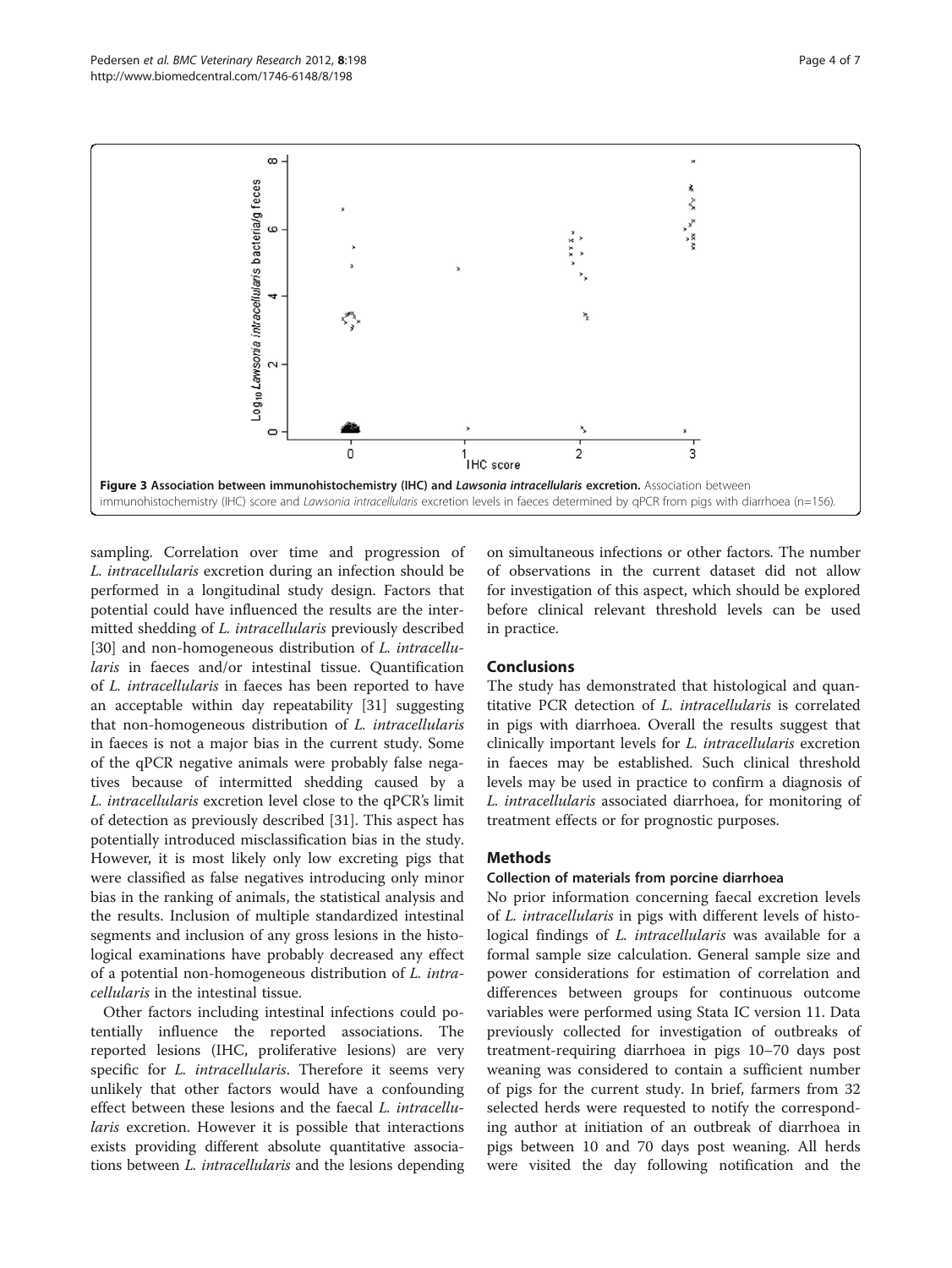farmer was not allowed to medicate any pigs before the pigs had been examined.

To avoid any post antibiotic effect the outbreaks were not included if the pigs had received antibiotic medication in feed or water with-in the last 7 days. In each outbreak 8 pigs with diarrhoea was selected by random sampling for necropsy and collection of faecal samples. The pigs were euthanized in the herd, the abdomen was incised and intestinal specimens for histopathological examinations were collected. At the end of each herd visit the euthanized pigs and faecal samples were transported to the National Veterinary Institute, Technical University of Denmark. Pigs and faecal samples were stored at  $4^{\circ}$  C. Necropsy and processing of faecal samples were performed the following day.

All parts of the study were performed in consistency to the Danish welfare legislation.

### Gross pathology

The pigs were subjected to necropsy and evaluation of internal organs. Gross lesions of PE was graded as  $0 =$ no lesions, 1 = thickened intestinal wall and/or mucosa hyperplasia, 2 = necrotic enteritis. Furthermore, the extension of PE gross lesions was measured.

#### Histology

Intestinal samples were obtained within 5 minutes of euthanasia and immediately fixated in 10% neutral buffered formalin. The intestinal tissue samples were obtained from ileum (approximately 5 cm from the ileo-caecal junction), one random site from jejunum and from the mid-spiral region of colon.

At necropsy further tissue samples for histology were obtained from jejunum (approximately 1.5 m from the ileo-caecal junction) and from any intestinal gross lesions. All samples were embedded in paraffin wax and sectioned in 3 μm sections.

All segments were stained by hematoxylin and eosin (H&E) for histopathology. Histological lesions of PE were graded on a scale from 0 to 4: Grade 0: no significant lesions; grade 1: up to 25% hyperplastic enterocytes, focal or multifocally, and reduction of the number of goblet cells; grade 2: 25 to 50% hyperplastic enterocytes, multifocally, and reduction of the number of goblet cells; grade 3: 50 to 75% hyperplastic enterocytes, multifocally, and reduction of the number of goblet cells; grade 4: More than 75% hyperplastic enterocytes, multifocally or diffusely, and reduction of the number of goblet cells.

All segments were stained by immunohistochemistry for detection of L. intracellularis as previously described [[32\]](#page-6-0). Results of the IHC examination were graded on a scale 0–8: Grade 0: no labelled antigen; grade 1: Up to 25% of intestinal mucosa with labelled antigen in lamina propria only; grade 2: 25 to 50% of intestinal mucosa

with labelled antigen in lamina propria only; grade 3: 50 to 75% of intestinal mucosa with labelled antigen in lamina propria only; grade 4: more than 75% of intestinal mucosa with labelled antigen in lamina propria only; grade 5: Up to 25% of intestinal mucosa with labelled antigen, enterocytes and lamina propria; grade 6: 25 to 50% of intestinal mucosa with labelled antigen, enterocytes and lamina propria; grade 7: 50 to 75% of intestinal mucosa with labelled antigen, enterocytes and lamina propria; grade 8: more than 75% of intestinal mucosa with labelled antigen, enterocytes and lamina propria.

#### Faecal dry matter

All faecal samples were subjected to faecal dry matter determination to confirm the diagnosis of diarrhoea in the individual pigs. The individual faecal samples were mixed with a spoon and faecal dry matter content was determined by drying to constant weight using a microwave oven as previously described [[33\]](#page-6-0). Only pigs with faecal dry matter content below 0.18 were considered diarrhoeic in the statistical analysis as previously described [[33](#page-6-0)].

#### qPCR

A suspension of 10% faeces in phosphate buffered saline (PBS) was prepared from each faecal sample. The individual faecal samples were mixed with a plastic spoon and 0.1 gram of faeces was suspended in 0.9 gram of PBS. The faeces suspension was stored at -80°C until further processing. Total DNA was extracted from the 10% faecal suspensions by using QIAsymphony extraction robot and QIAsymphony Virus/Bacteria Mini Kit (QIAGEN, GmbH, Germany). The protocol was Pathogen Complex 200, the processed sample volume was 200μL and elution was done in 110μL. Prior to DNA extraction the 10% faecal suspensions were pre-treated by bead beating in Tissuelyser (20 sek., 15 Hz, at room temperature, QIAGEN) with stainless steel beads (5 mm, QIAGEN). The suspensions were centrifuged for 90 sek. at 10 000 rpm (MiniSpin plus, Eppendorf) and the supernatant was transferred to the QIAsymphony robot. One negative extraction sample of other bacterial cells and one positive extraction sample of L. intracellularis were included in each experiment. All qPCR experiments were run in duplicates as previously de-scribed [[9](#page-5-0)]. The limit of detection was 3.3  $Log_{10}$  bacteria/ g faeces and the dynamic range was  $4.3$  -  $8.3$   $Log<sub>10</sub>$ bacteria/g faeces.

#### Statistical analysis

Classification of individual pigs in relation to histological lesions of PE and IHC was performed before the statistical analysis. The highest grade from any intestinal segment in a pig defined the grade for that pig. To obtain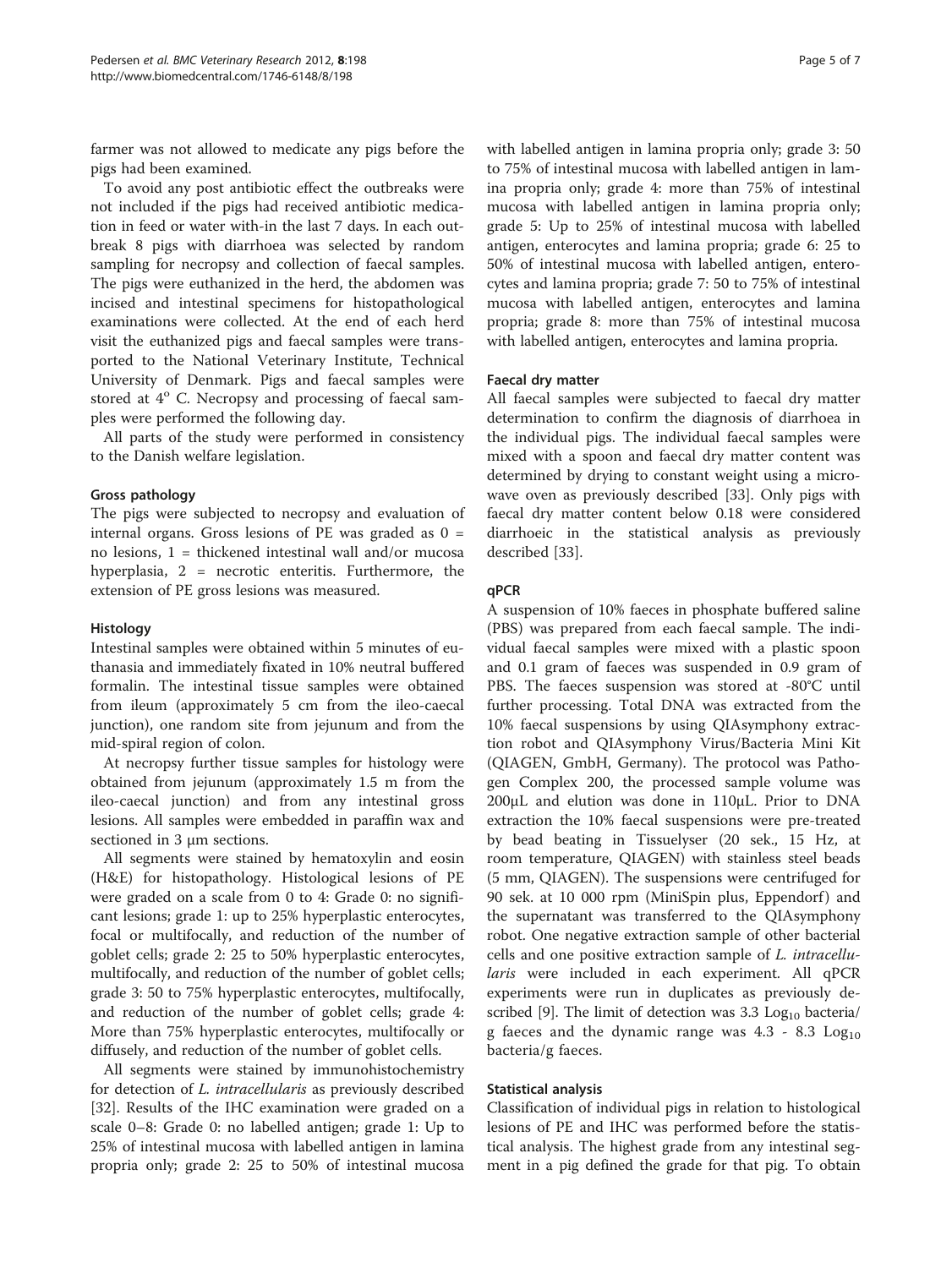<span id="page-5-0"></span>more observations in each category, both histopathology and IHC grades were reclassified in the statistical analysis. In relation to histopathology, pigs without histopathological lesions of proliferative enteropathy were classified as score zero. Pigs with histopathology grade one or two were classified as score one and pigs with histopathology grad three or four were classified as score two. In relation to IHC, pigs observed to be negative by IHC were classified as score zero. Pigs with labeled antigen in lamina propria only (IHC grade one, two or three) were classified as score one. Pigs with IHC grad four or five were classified as score two and pigs with IHC grad six or seven were classified as score three. Overall differences in the median excretion level between pigs with different scores of gross pathology, histopathology and IHC classifications was assessed by the Kruskal-Wallis equality of populations rank test. The overall trend in excretion levels for the different scores was assessed as previously described [\[34](#page-6-0)] and Spearman's correlation coefficients including associated Pvalues were calculated.

#### Competing interest

The authors declare that they have no competing interests.

#### Authors' contributions

All authors conceived and designed the study. KSP performed all clinical herd investigations. RG and TKJ performed all pathological and histopathological examinations. MS and ØA performed all PCR experiments. KSP conducted the statistical analyses. All authors participated in drafting the manuscript. All authors have read and approved the final manuscript.

#### Acknowledgements

This work was supported by the Danish Ministry of Food, Agriculture and Fisheries. We thank the personnel at the National Veterinary Institute, Technical University of Denmark for their technical assistance.

#### Author details

<sup>1</sup>HERD - Centre for Herd oriented Education, Research and Development, Department of Large Animal Sciences, University of Copenhagen, Groennegaardsvej 2, Frederiksberg C 1870, Denmark. <sup>2</sup>National Veterinary Institute, Technical University of Denmark, Bülowsvej 27, Copenhagen V 1790, Denmark. <sup>3</sup>Department of Veterinary Clinics and Surgery, Veterinary School, Universidade Federal de Minas Gerais, Av. Antônio Carlos 6627, Belo Horizonte, MG 31.270-901, Brazil.

#### Received: 28 June 2012 Accepted: 15 October 2012 Published: 23 October 2012

#### References

- Aarestrup FM: Association between the consumption of antimicrobial agents in animal husbandry and the occurrence of resistant bacteria among food animals. Int J Antimicrob Agents 1999, 12(4):279–285.
- 2. Hybschmann GK, Ersboll AK, Vigre H, Baadsgaard NP, Houe H: Herd-level risk factors for antimicrobial demanding gastrointestinal diseases in danish herds with finisher pigs: a register-based study. Prev Vet Med 2011, 98(2–3):190–197.
- 3. Thomson JR, Frindship RM: Digestive system. In Diseases of swine. 10th edition. Edited by Zimmerman JJ, Karriker LA, Ramirez A, Schwartz KJ, Stevenson GW. Ames: Blackwell Publishing; 2006:199–226.
- 4. McOrist S: Defining the full costs of endemic porcine proliferative enteropathy. Vet J 2005, 170(1):8-9.
- 5. Nathues H, Holthaus K, Beilage EG: Quantification of lawsonia intracellularis in porcine faeces by real-time PCR. J Appl Microbiol 2009, 107(6):2009–2016.
- 6. McOrist S, Lawson GH: Porcine proliferative enteropathy. Vet Rec 1993, 132(14):368.
- 7. Drozd M, Rajashekara G, Kassem II, Gebreyes W: A quantitative polymerase chain reaction assay for detection and quantification of lawsonia intracellularis. J Vet Diagn Invest 2010, 22(2):265–269.
- 8. Richter B, Ladinig A, Nedorost N, Weissenbock H: A TagMan quantitative polymerase chain reaction assay for the detection of lawsonia intracellularis in faecal and tissue samples from pigs. J Vet Diagn Invest 2010, 22(1):70–73.
- 9. Ståhl M, Kokotovic B, Hjulsager CK, Breum SØ, Angen Ø: The use of quantitative PCR for identification and quantification of brachyspira pilosicoli, lawsonia intracellularis and escherichia coli fimbrial types F4 and F18 in pig faeces. Vet Microbiol 2011, 151(3–4):307–314.
- 10. Wattanaphansak S, Gebhart CJ, Anderson JM, Singer RS: Development of a polymerase chain reaction assay for quantification of lawsonia intracellularis. J Vet Diagn Invest 2010, 22(4):598–602.
- 11. Burns RE, Wagner DC, Leutenegger CM, Pesavento PA: Histologic and molecular correlation in shelter cats with acute upper respiratory infection. J Clin Microbiol 2011, 49(7):2454–2460.
- 12. Claas ECJ, Melchers WJG, van den Brule AJC: The role of real-time PCR in routine microbial diagnostics. In Real-time PCR in microbiology: from diagnosis to characterization. Edited by Mackay IM, Sakzewski A. Norfolk, UK: Caister Academic Press; 2007:245.
- 13. Lyon E, Wittwer CT: LightCycler technology in molecular diagnostics. J Mol Diagn 2009, 11(2):93–101.
- 14. Ratcliff RM, Chang G, Kok T, Sloots TP: Molecular diagnosis of medical viruses. Curr Issues Mol Biol 2007, 9(2):87–102.
- 15. Pahl A, Kuhlbrandt U, Brune K, Rollinghoff M, Gessner A: Quantitative detection of borrelia burgdorferi by real-time PCR. J Clin Microbiol 1999, 37(6):1958–1963.
- 16. Svenstrup HF, Jensen JS, Bjornelius E, Lidbrink P, Birkelund S, Christiansen G: Development of a quantitative real-time PCR assay for detection of mycoplasma genitalium. J Clin Microbiol 2005, 43(7):3121–3128.
- 17. Queipo-Ortuno MI, Colmenero JD, Bravo MJ, Garcia-Ordonez MA, Morata P: Usefulness of a quantitative real-time PCR assay using serum samples to discriminate between inactive, serologically positive and active human brucellosis. Clin Microbiol Infect 2008, 14(12):1128–1134.
- 18. Molnar B, Szoke D, Ruzsovics A, Tulassay Z: Significantly elevated Helicobacter pylori density and different genotype distribution in erosions as compared with normal gastric biopsy specimen detected by quantitative real-time PCR. Eur J Gastroen Hepat 2008, 20(4):305–313.
- 19. Lini N, Shankernarayan NP, Dharmalingam K: Quantitative real-time PCR analysis of Mycobacterium leprae DNA and mRNA in human biopsy material from leprosy and reactional cases. J Med Microbiol 2009, 58(Pt 6):753–759.
- 20. Rudeeaneksin J, Srisungngam S, Sawanpanyalert P, Sittiwakin T, Likanonsakul S, Pasadorn S, Palittapongarnpim P, Brennan PJ, Phetsuksiri B: LightCycler real-time PCR for rapid detection and quantitation of mycobacterium leprae in skin specimens. FEMS Immunol Med Microbiol 2008, 54(2):263–270.
- 21. Grodio JL, Dhondt KV, O'Connell PH, Schat KA: Detection and quantification of mycoplasma gallisepticum genome load in conjunctival samples of experimentally infected house finches (carpodacus mexicanus) using real-time polymerase chain reaction. Avian Pathol 2008, 37(4):385–391.
- 22. Abdeldaim GM, Stralin K, Olcen P, Blomberg J, Herrmann B: Toward a quantitative DNA-based definition of pneumococcal pneumonia: a comparison of Streptococcus pneumoniae target genes, with special reference to the Spn9802 fragment. Diagn Microbiol Infect Dis 2008, 60(2):143–150.
- 23. Castano MJ, Solera J: Chronic brucellosis and persistence of brucella melitensis DNA. J Clin Microbiol 2009, 47(7):2084–2089.
- 24. Abdeldaim GM, Stralin K, Kirsebom LA, Olcen P, Blomberg J, Herrmann B: Detection of haemophilus influenzae in respiratory secretions from pneumonia patients by quantitative real-time polymerase chain reaction. Diagn Microbiol Infect Dis 2009, 64(4):366–373.
- 25. Maurin M, Hammer L, Gestin B, Timsit JF, Rogeaux O, Delavena F, Tous J, Epaulard O, Brion JP, Croize J: Quantitative real-time PCR tests for